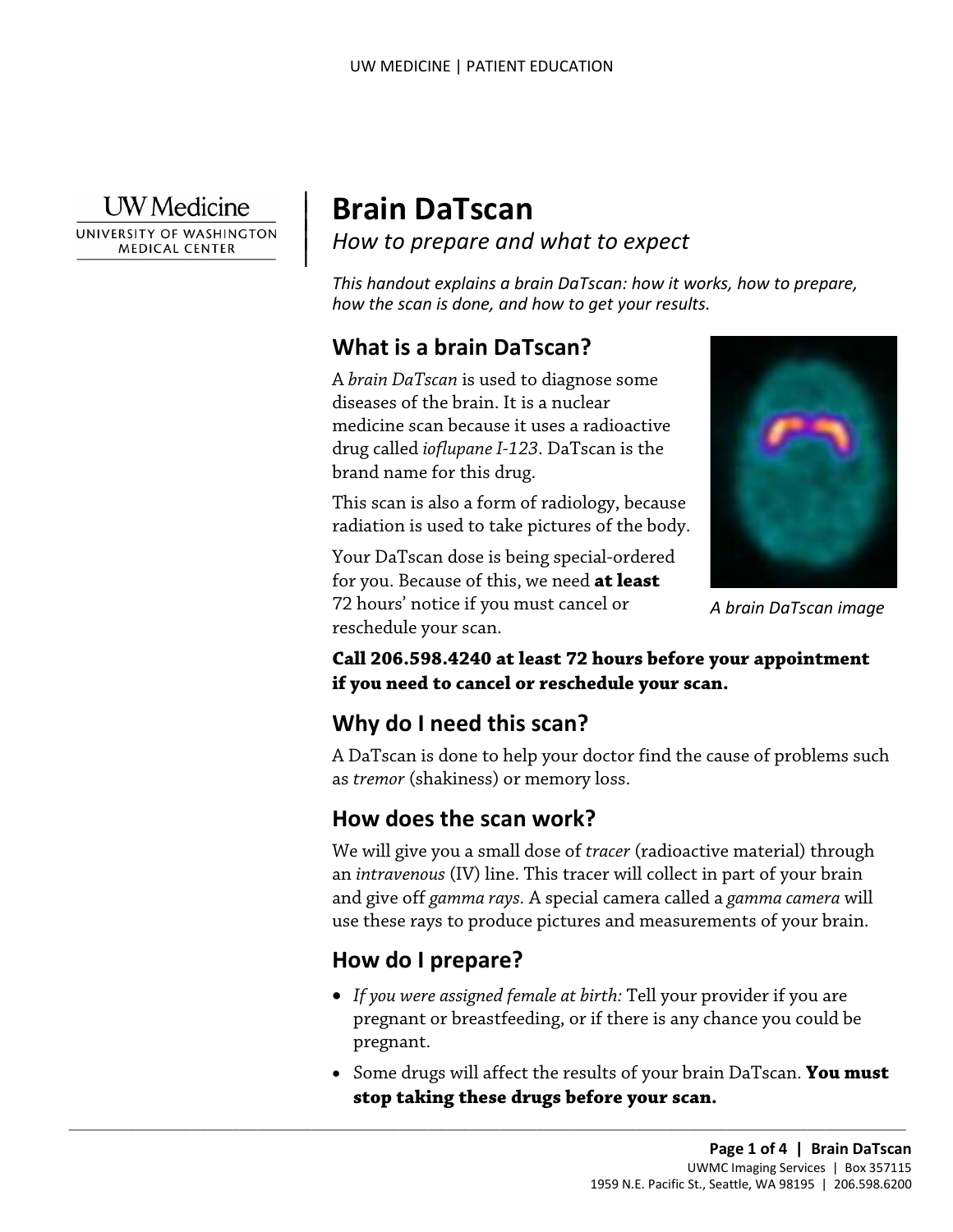The table below lists drugs that need to be stopped, and for how long before your scan. The list is in alphabetical order by the generic name of the drug. Common brand names are listed after the generic name.

 **Please talk with your doctor who prescribed the drug to confirm these instructions.** 

| <b>Drugs to Stop</b>                                                                  | When to Stop   |
|---------------------------------------------------------------------------------------|----------------|
| Amphetamines: Adderall, Dexedrine, Dexosyn,<br>Dextrostat, Didrex, ProCentra, Vynanse | 7 days before  |
| Benztropine: Cogentin                                                                 | 5 days before  |
| Bupropion or Amfebutamone: Aplenzin, Budeprion,<br>Voxra, Wellbutrin, Zyban           | 8 days before  |
| Cocaine                                                                               | 2 days before  |
| Dexamphetamines: Dexedrine, Dextrostat, Liquadd,<br>Procentra                         | 7 days before  |
| Ephedrine                                                                             | 1 day before   |
| Fentanyl                                                                              | 5 days before  |
| Isoflurane                                                                            | 1 day before   |
| Ketamine                                                                              | 1 day before   |
| Mazindol: Mazanor, Sanorex                                                            | 3 days before  |
| Methamphetamines: Methampex, Methydrine,<br>Pervitin, Temmler                         | 3 days before  |
| Methylphenidates: Concerta, Metadate, Methylin,<br>Ritalin                            | 2 days before  |
| Modafinil: Provigil                                                                   | 3 days before  |
| Phencyclindine: Phenylcyclohexyl piperidine (PCP)                                     | 14 days before |

### **How is the scan done?**

 $\_$  ,  $\_$  ,  $\_$  ,  $\_$  ,  $\_$  ,  $\_$  ,  $\_$  ,  $\_$  ,  $\_$  ,  $\_$  ,  $\_$  ,  $\_$  ,  $\_$  ,  $\_$  ,  $\_$  ,  $\_$  ,  $\_$  ,  $\_$  ,  $\_$  ,  $\_$  ,  $\_$  ,  $\_$  ,  $\_$  ,  $\_$  ,  $\_$  ,  $\_$  ,  $\_$  ,  $\_$  ,  $\_$  ,  $\_$  ,  $\_$  ,  $\_$  ,  $\_$  ,  $\_$  ,  $\_$  ,  $\_$  ,  $\_$  ,

- • *If you were assigned female at birth:* Before the scan begins, tell the technologist if there is any chance you could be pregnant.
- We will ask you to drink a small cup of water with potassium iodine in it. This water may have a metallic taste.
- • One hour after you drink the potassium iodine water, the technologist will inject a small amount of tracer into a vein in your arm or hand through your IV.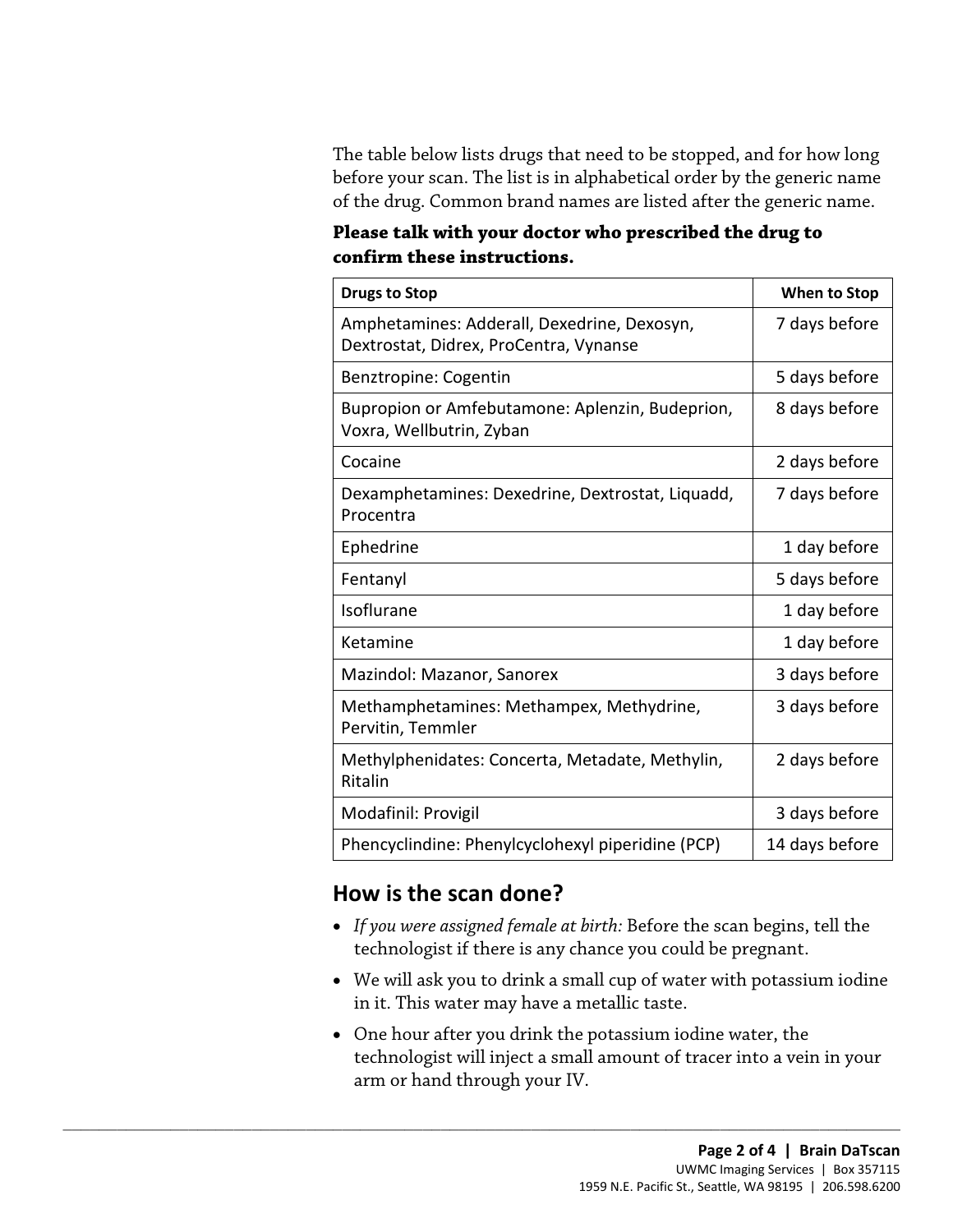- You must stay in the Nuclear Medicinedepartment for 30 minutes after the injection.
- You will then have a break for 3 hours. It is OK to eat and drink during this break.
- • You must return to the clinic after this 3-hour break to have images of your brain taken.
- camera 4 hours after your tracer injection. You must lie flat on the • The technologist will take images of your brain with the gamma exam table while these images are being taken.
- You must not move while the camera is taking pictures. If you move, the pictures will be blurry and may have to be taken again.
- Taking the images will take 40 to 45 minutes. Your total time in the imaging room will be about 1 hour.
- You may also have a low-dose CT scan of your brain to help confirm any results. A CT scan is another way to take images inside your body.
- It will take about 5½ hours from the time you drink the potassium iodine water until the scans are complete.

# **What will I feel during the scan?**

- technologist will help make you as comfortable as possible. • Lying still on the exam table may be hard for some patients. The
- You may feel some minor discomfort from the IV.
- The camera will be close to your head. This may make you feel confined or uneasy (*claustrophobic*). Please tell the doctor who referred you for this scan if you know you are claustrophobic.

# **Are there any side effects from the scan?**

- Most of the radioactivity from the tracer will quickly pass out of your body in your urine or stool. The rest simply goes away over time.
- Bad reactions to this scan are very rare. Less than 1% of patients (fewer than 1 out of 100) have a bad reaction. Reactions may include:
	- Headache or *vertigo* (dizziness)

 $\_$  ,  $\_$  ,  $\_$  ,  $\_$  ,  $\_$  ,  $\_$  ,  $\_$  ,  $\_$  ,  $\_$  ,  $\_$  ,  $\_$  ,  $\_$  ,  $\_$  ,  $\_$  ,  $\_$  ,  $\_$  ,  $\_$  ,  $\_$  ,  $\_$  ,  $\_$  ,  $\_$  ,  $\_$  ,  $\_$  ,  $\_$  ,  $\_$  ,  $\_$  ,  $\_$  ,  $\_$  ,  $\_$  ,  $\_$  ,  $\_$  ,  $\_$  ,  $\_$  ,  $\_$  ,  $\_$  ,  $\_$  ,  $\_$  ,

- Nausea
- Dry mouth